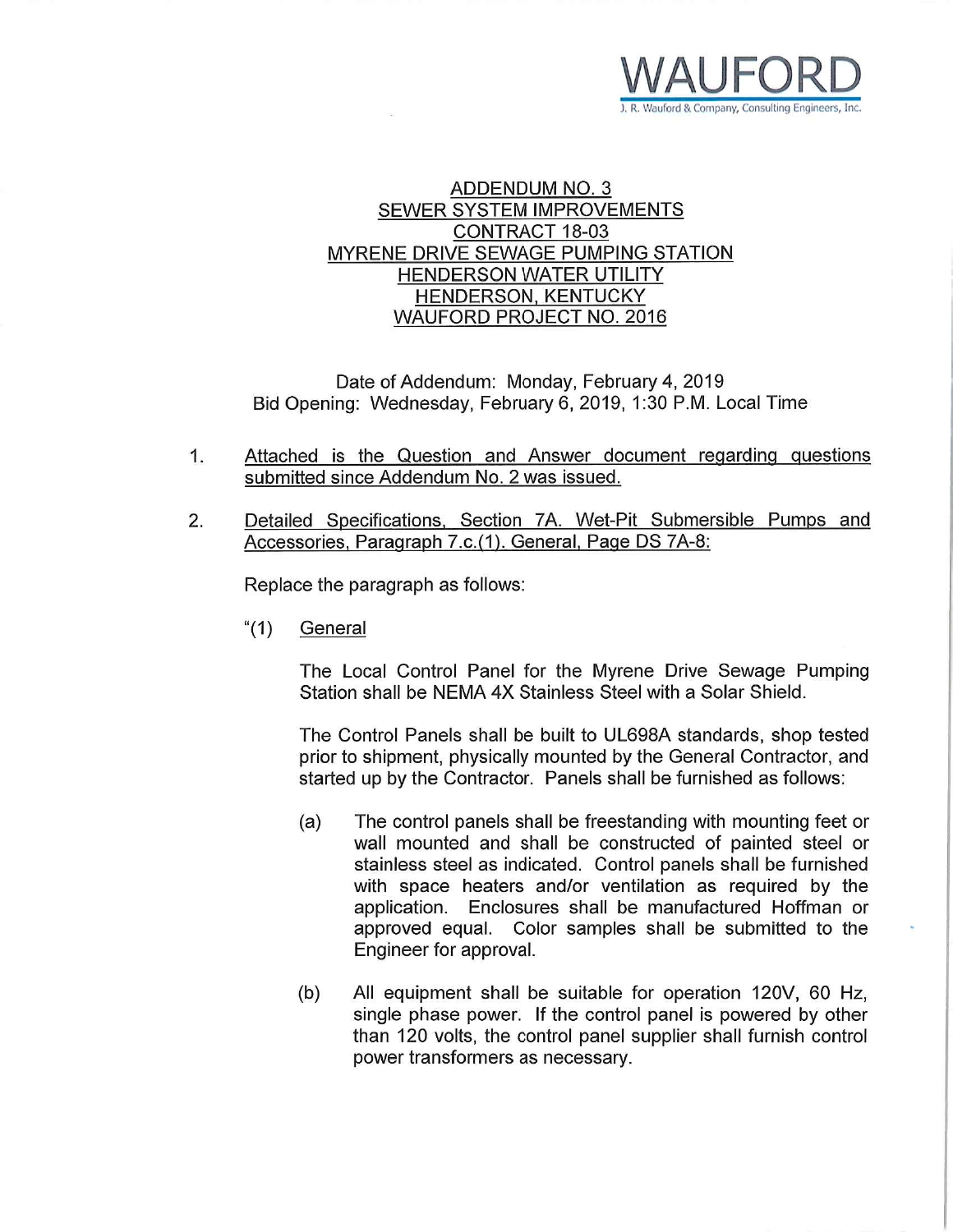

Page 2 of 3

- All field wiring terminations shall be made to terminal strips  $(c)$ capable of accommodating the wire size shown on the Plans. Terminal strips shall be equipped with all contacts required for the pump motor starters. Terminal strips shall be mounted using DIN rails. Terminal strips shall be as manufactured by Phoenix Contact, Allen-Bradley or approved equal.
- $(d)$ An Eaton Powerware (5115 1000 VA) or equal Uninterruptible Power Supply shall be provided integral to each control panel enclosure.
- Two (2) circuit breakers shall be provided integral to each  $(e)$ control panel. One circuit breaker shall provide protection to each control panel's internal power supplies and the other circuit breaker shall provide protection to a Ground Fault Interrupt (GFI) duplex utility outlet.
- $(f)$ An Edco, CITEL, or equal power surge protector shall be installed integral to the control panel to provide transient and surge protection for incoming AC power. A separate GFI duplex utility outlet shall be protected by the surge protector and shall be used only for the UPS system."
- 3. Detailed Specifications, Section 7A. Wet-Pit Submersible Pumps and Accessories, Paragraph 7.c.(5). Wiring, Page DS 7A-11:

Replace the paragraph as follows:

"All conductors used in fabricating the Control and Monitoring Panels shall be stranded cable. Insulation shall be MTW or better for control conductors and THW or better for power conductors. Wiring ducts, wire wrap and hardware shall be used as required. Wiring bundles that cross door hinge areas shall be protected from chafing with a plastic spiral wrap or other suitable material. Wiring shall be in accordance with the following color and size code:

| <b>AC Control</b>       | RED           | #16AWG (or larger) |
|-------------------------|---------------|--------------------|
| <b>DC Control</b>       | BLUE          | #16AWG (or larger) |
| 120VAC Power            | <b>BLACK</b>  | #14AWG (or larger) |
| 480VAC Power            | <b>BLACK</b>  | #10AWG (or larger) |
| <b>External Control</b> | <b>YELLOW</b> | #16AWG (or larger) |
| Ground                  | <b>GREEN</b>  | #14AWG (or larger) |
| <b>Neutral</b>          | <b>WHITE</b>  | #14AWG (or larger) |
| Shielded                |               | #18AWG (or larger) |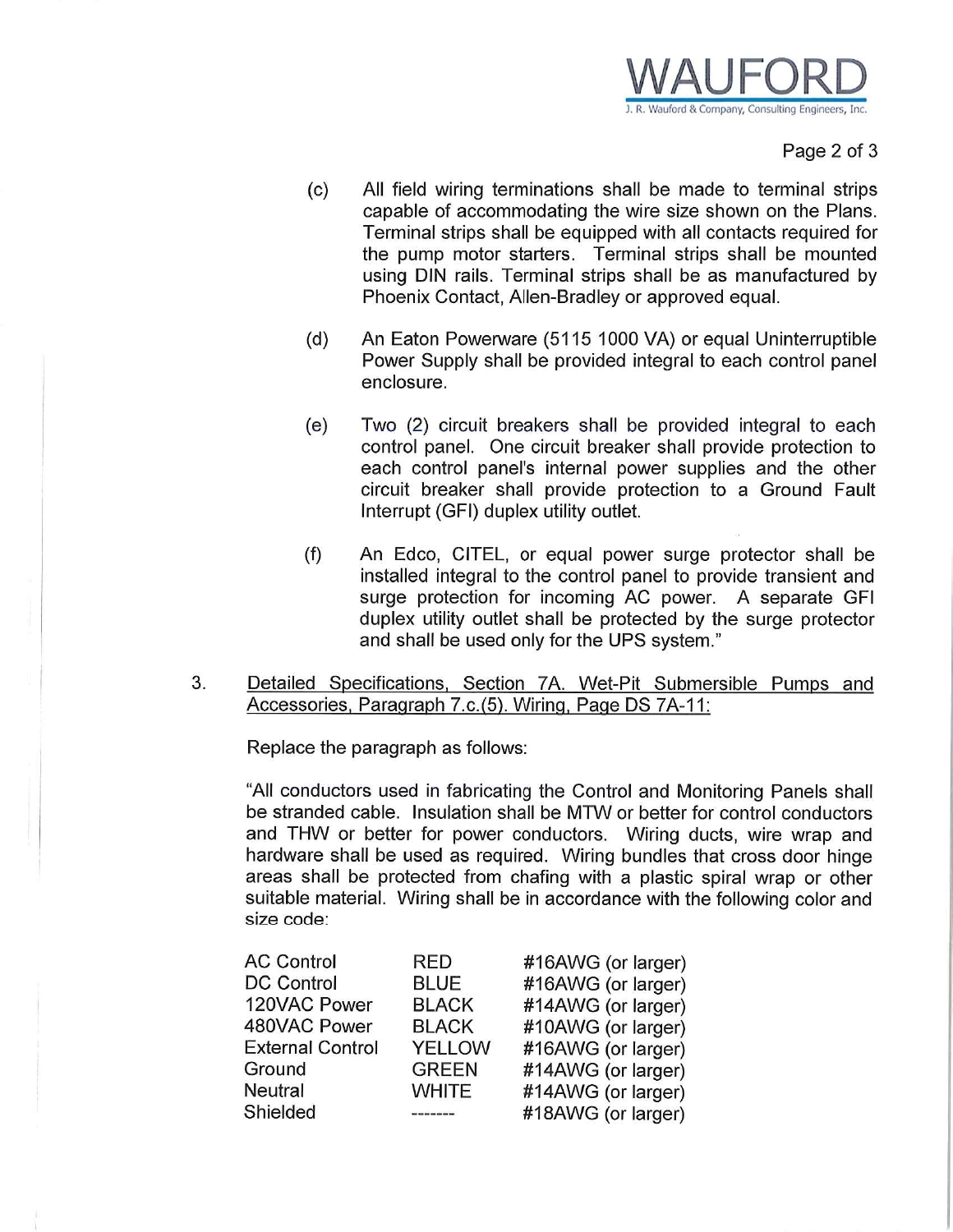

#### Page 3 of 3

All conductors inside the Control and Monitoring Panel enclosures shall be identified by permanent wire markers in accordance with the wire identification shown on the Manufacturer's submittal drawings. Wire markers shall not rotate or slide on the wire and shall be positioned with the number facing the most reasonable location of observation. Numbers shall be the same at both ends of each conductor.

All wiring shall be grounded to the ground bus or other suitable ground in accordance with NEC requirements. The enclosure shall be connected to the ground bus with a dedicated grounding screw."

 $4.$ **BID FORM:** 

> Add the attached document titled "Statement Required Pursuant to KRS 45A.395 NON-COLLUSIVE AFFIDAVIT OF PRIME BIDDER" after the Bid Bond at the end of the Bid Form. This document shall be completed and submitted with sealed bid package.

> > J. R. WAUFORD & COMPANY, CONSULTING ENGINEERS, INC.

Stephen C. Lee, P.E. Kentucky License No. 27833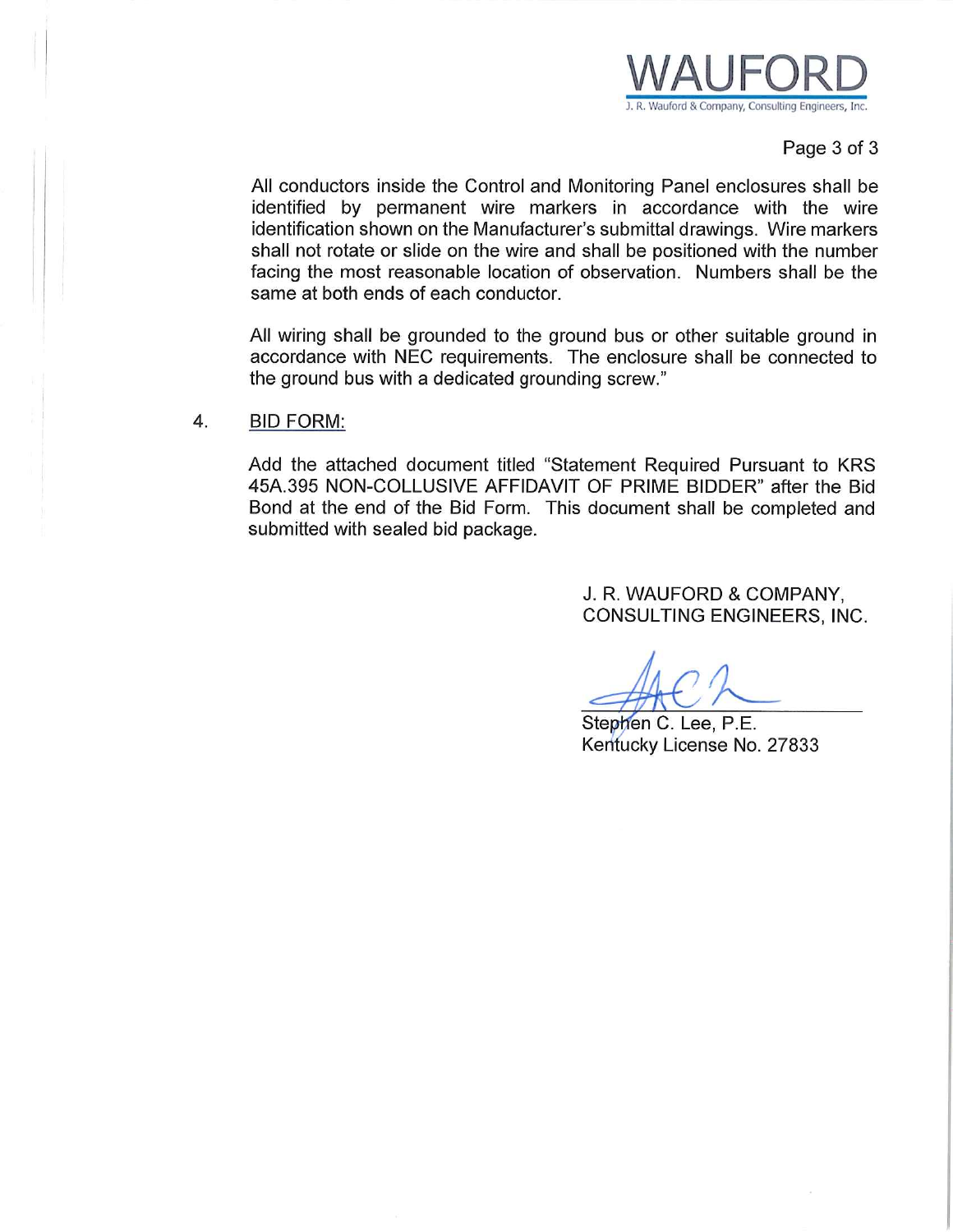## ADDENDUM #3 QUESTIONS AND CLARIFICATIONS CONTRACT 18-03 – MYRENE DRIVE SEWAGE PUMPING STATION HENDERSON, KENTUCKY

**Bid Date: Wednesday, February 6, 2019 Time: 1:30 PM Central Time**

#### Questions/Answers and Clarifications:

- 1. What is the required capacity of the bypass pumps? **The bypass pumps shall be rated to produce the capacity of the existing Myrene Drive SPS which is estimated to be 600 GPM at 80' TDH per pump.**
- 2. Are fused HDPE Pipe with flanged fittings acceptable for bypass discharge piping? **Yes.**
- 3. If diesel bypass pumps are utilized, can an auto-dialer alarm system be used along with a standby bypass pump to accommodate 24/7 monitoring? **Yes.**